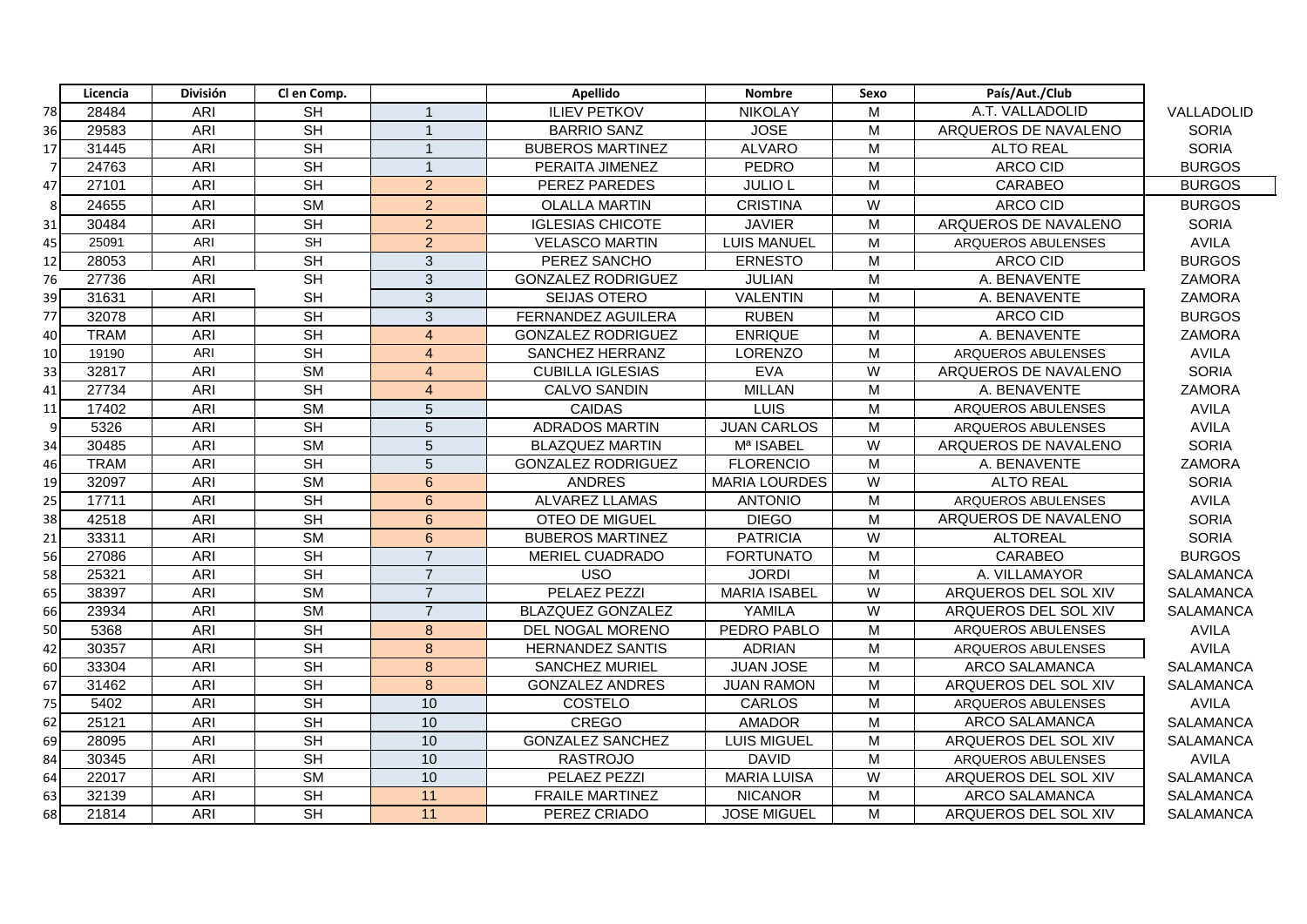| 80             | 21810       | ARI              | <b>SH</b>                           | 11              | RODRIGUEZ BRAGADO        | <b>JOSE ENRIQUE</b>  | M                       | A.T. VALLADOLID             | VALLADOLID       |
|----------------|-------------|------------------|-------------------------------------|-----------------|--------------------------|----------------------|-------------------------|-----------------------------|------------------|
| 27             | 5369        | ARI              | $\overline{\text{SM}}$              | 11              | <b>LOZANO RESINA</b>     | <b>TERESA</b>        | W                       | ARQUEROS ABULENSES          | <b>AVILA</b>     |
| 52             | 5393        | <b>ARI</b>       | <b>SM</b>                           | $\overline{11}$ | <b>SUAREZ</b>            | <b>SILVIA</b>        | H                       | ARQUEROS ABULENSES          | <b>AVILA</b>     |
| 23             | 32091       | <b>CTR</b>       | <b>CM</b>                           | 12              | CHAMARRO CALVO           | <b>SARA</b>          | W                       | <b>ALTO REAL</b>            | <b>SORIA</b>     |
| 43             | 31047       | <b>CTR</b>       | <b>CH</b>                           | 12              | SANTAMARIA TRECEÑO       | <b>ALVAR</b>         | M                       | CARABEO                     | <b>BURGOS</b>    |
| 18             | 32096       | <b>CTR</b>       | <b>CM</b>                           | 12              | <b>TORRALBA ANDRES</b>   | <b>ATENEA</b>        | ${\sf W}$               | <b>ALTO REAL</b>            | <b>SORIA</b>     |
| 53             | 30356       | CTR              | CH                                  | $\overline{12}$ | <b>PORTERO</b>           | <b>JAUME</b>         | $\overline{\mathsf{M}}$ | ARQUEROS ABULENSES          | <b>AVILA</b>     |
| 30             | 42454       | ICO              | <b>INF</b>                          | 14              | <b>IGLESIAS VICENTE</b>  | <b>DAVID</b>         | M                       | ARQUEROS DE NAVALENO        | <b>SORIA</b>     |
| 22             | 32092       | ICO              | <b>INF</b>                          | 14              | CHAMARRO CALVO           | <b>EVA</b>           | W                       | <b>ALTO REAL</b>            | <b>SORIA</b>     |
| 20             | 33306       | $\overline{100}$ | <b>INF</b>                          | 14              | <b>TORRALBA ANDRES</b>   | <b>GALATEA</b>       | $\overline{W}$          | <b>ALTO REAL</b>            | <b>SORIA</b>     |
| 74             | 5399        | $\overline{100}$ | <b>INF</b>                          | 14              | <b>GOMEZ ALONSO</b>      | <b>ALVARO</b>        | M                       | ARQUEROS ABULENSES          | <b>AVILA</b>     |
| 86             | 33290       | ITR              | <b>INF</b>                          | 15              | <b>FERRERO MARTIN</b>    | <b>RODRIGO</b>       | M                       | A. DE LEON                  | <b>LEON</b>      |
| 87             | 33291       | <b>ITR</b>       | <b>INF</b>                          | 15              | <b>FERRERO MARTIN</b>    | <b>MARIA</b>         | W                       | A. DE LEON                  | <b>LEON</b>      |
| 88             | 37629       | $\overline{ITR}$ | <b>INF</b>                          | 15              | <b>HERNANDEZ MADRUGA</b> | <b>DIEGO</b>         | M                       | A. VILLAMAYOR               | <b>SALAMANCA</b> |
| 29             | 5387        | ITR              | $\overline{\mathsf{INF}}$           | 15              | DOMINGUEZ MARTIN         | <b>JORGE</b>         | ${\sf M}$               | ARQUEROS ABULENSES          | <b>AVILA</b>     |
| 51             | <b>TRAM</b> | ITR              | <b>INF</b>                          | 15              | DEL NOGAL MARTIN         | <b>JUAN</b>          | M                       | ARQUEROS ABULENSES          | <b>AVILA</b>     |
| 26             | 17708       | <b>ACO</b>       | <b>SH</b>                           | 16              | SANCHEZ FERRERO          | <b>GONZALO</b>       | M                       | ARQUEROS ABULENSES          | <b>AVILA</b>     |
| 55             | 37953       | <b>ACO</b>       | $\overline{\mathsf{SH}}$            | 16              | MUÑOZ MUÑOZ              | <b>SERGIO</b>        | M                       | ARCO SALAMANCA              | <b>SALAMANCA</b> |
| 59             | 24644       | <b>ACO</b>       | $\overline{\mathsf{SH}}$            | 16              | <b>GONZALEZ CABRERO</b>  | ELOY                 | M                       | ARQUEROS ABULENSES          | <b>AVILA</b>     |
| 70             | 22998       | <b>ACO</b>       | <b>SH</b>                           | 16              | <b>CARRASCO RAMOS</b>    | MIGUEL ANGEL         | M                       | ARQUEROS DEL SOL XIV        | <b>SALAMANCA</b> |
|                | 29337       | <b>ACO</b>       | <b>SH</b>                           | 17              | MARTINEZ FERNANDEZ       | <b>EULOGIO</b>       | M                       | ARCOASTORGA                 | <b>LEON</b>      |
| 54             | 32127       | <b>ACO</b>       | $\overline{\text{SM}}$              | 17              | <b>AGUERA POLO</b>       | <b>ANA ISABEL</b>    | W                       | <b>CLUB LOS MOSQUETEROS</b> | <b>BURGOS</b>    |
| 81             | 32098       | <b>ACO</b>       | <b>SH</b>                           | 17              | <b>MANRIQUE NEGREDO</b>  | <b>MARIO</b>         | M                       | <b>ALTO REAL</b>            | <b>SORIA</b>     |
| 32             | 20914       | <b>ACO</b>       | <b>SH</b>                           | 18              | MIGUEL ALVAREZ           | <b>JOSE LUIS</b>     | M                       | ARQUEROS DE NAVALENO        | <b>SORIA</b>     |
| 13             | 28347       | <b>ACO</b>       | <b>SH</b>                           | 18              | <b>ORTEGA BURGOS</b>     | <b>DAVID</b>         | M                       | <b>ARCOCID</b>              | <b>BURGOS</b>    |
| $\overline{1}$ | 22227       | ACO              | SH                                  | $\overline{18}$ | <b>TEIXERA MARTINS</b>   | CAROLINO             | M                       | <b>ARCOASTORGA</b>          | <b>LEON</b>      |
| 35             | 29580       | <b>ADE</b>       | <b>SH</b>                           | 19              | <b>BARRIO BLAZQUEZ</b>   | <b>SERGIO</b>        | M                       | ARQUEROS DE NAVALENO        | <b>SORIA</b>     |
| 82             | 33330       | <b>ADE</b>       | <b>SH</b>                           | 19              | REIS COELHO              | <b>SERGIO MIGUEL</b> | M                       | ARCOZAN                     | <b>SORIA</b>     |
| 71             | 34427       | <b>ADE</b>       | <b>SH</b>                           | 19              | <b>CORRAL BARRIUSO</b>   | <b>TOMAS</b>         | M                       | <b>AGUILARCO</b>            | <b>PALENCIA</b>  |
| 16             | 21119       | <b>ALO</b>       | $\overline{\overline{\mathsf{SH}}}$ | $\overline{20}$ | <b>ARANA RUPELO</b>      | <b>JUAN CRUZ</b>     | M                       | ARCO CID                    | <b>BURGOS</b>    |
| 15             | 31450       | <b>ALO</b>       | $\overline{\mathsf{SH}}$            | $\overline{20}$ | <b>SANTIDRIAN ARCE</b>   | <b>DIONI</b>         | M                       | CARABEO                     | <b>BURGOS</b>    |
| 44             | 17764       | <b>ALO</b>       | SH                                  | $\overline{20}$ | <b>MARTIN JORGE</b>      | PEDRO ANTONIO        | $\overline{M}$          | <b>CARABEO</b>              | <b>BURGOS</b>    |
| 3              | 30143       | <b>ALO</b>       | <b>SH</b>                           | 20              | LORENZO ROJO             | ANGEL                | M                       | A.T. VALLADOLID             | VALLADOLID       |
| 49             | 26063       | <b>ALO</b>       | <b>SH</b>                           | 21              | <b>ARANA MADRID</b>      | <b>JUAN</b>          | M                       | CARABEO                     | <b>BURGOS</b>    |
| 57             | 18424       | <b>ALO</b>       | <b>SH</b>                           | 21              | RODRIGUEZ BRAGADO        | <b>LUIS MIGUEL</b>   | M                       | A.T. VALLADOLID             | VALLADOLID       |
|                | 27084       | <b>ALO</b>       | SH                                  | $\overline{21}$ | <b>AMOR GUERRA</b>       | <b>LUIS ANGEL</b>    | M                       | <b>ALTO REAL</b>            | <b>SORIA</b>     |
|                | 26133       | <b>ALO</b>       | $\overline{\text{SM}}$              | $\overline{21}$ | PERAITA OLALLA           | LAURA                | W                       | ARCO CID                    | <b>BURGOS</b>    |
| 6              | 5305        | <b>ALO</b>       | <b>SH</b>                           | $\overline{22}$ | CAMAÑO HERRAEZ           | <b>FRANCISCO</b>     | M                       | ARQUEROS ABULENSES          | <b>AVILA</b>     |
| 79             | 32084       | <b>ALO</b>       | $\overline{\mathsf{SH}}$            | 22              | <b>GONZALO BARRIOS</b>   | <b>VICTOR JOSE</b>   | M                       | A. VILLAMAYOR               | <b>SALAMANCA</b> |
| 85             | 30354       | <b>ALO</b>       | <b>SH</b>                           | 22              | <b>FERERO</b>            | MIGUEL ANGEL         | M                       | A. DE LEON                  | <b>LEON</b>      |